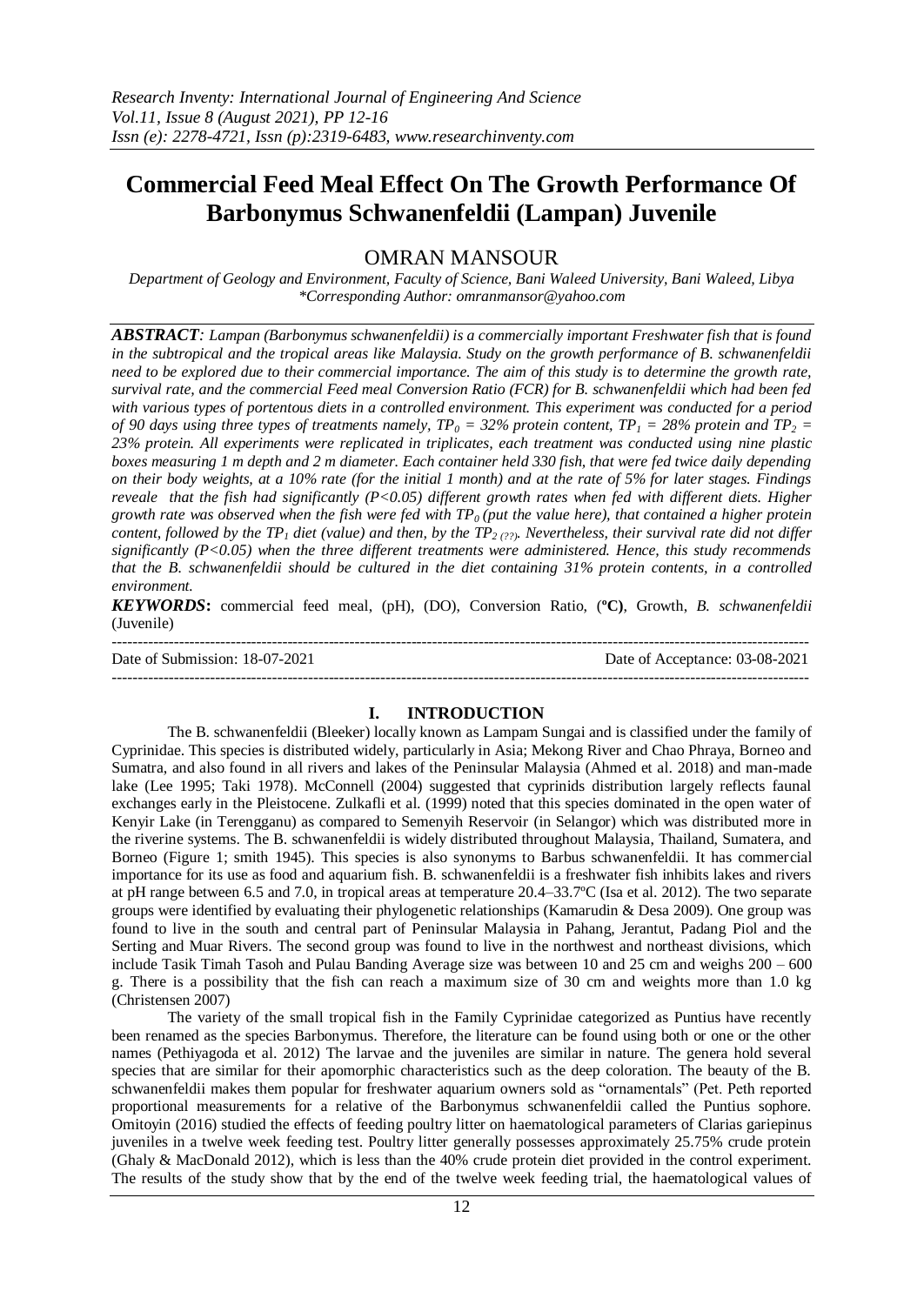haemoglobin, red blood cell, and white blood cell in the blood of the fish were significantly lower than those in the control experiment. Generally, the study highlighted that using poultry litter as a supplementary feed to the fish Clarias gariepinus may result in haematological distortions that ultimately bring about anemic conditions.

This paper investigated the effect of commercial feed pellets on water quality and physiological activities of B.schwanenfeldii (Juvenile) fish The results presented included performance parameters, water quality, dissolved oxygen(DO) (mg / l), water( Ph), temperature ( $\degree$  C), and Fish weight (g), parameters. Parameters are measured either from fish or reservoir in relation to specific dietary protein treatments. The codes / abbreviations used in the three treatments are explained as follows; TP0 is a 32% protein treatment, TP1 is a 28% protein treatment, TP2 is a 23% protein treatment, and a holding tank is an untreated tank.

## **II. EXPERIMENTAL**

## **1.1 materials & methods**

Collection of fish samples from the Aquaculture Development Center (Pusat Pengembangan Akuakultur).

 This experiment was conducetd using the water from Chini lake. Commercial fish feed pellets contained 9 gm/kg phosphorous was used for this trail.

 The fry of *B. schwanenfeldii* (Lampam) were kept in two 2000 L containers for two weeks before start the experiment.

 Lastly, the fish were moved to 9 containers with each container having 330 fish. The 9 containers were divided into 3 groups with 3 containers in each treatment.

 Treatment one contained TP0 (32% Protein) commercial feed type, and Treatment two contained TP1 (28% Protein) commercial feed, and Treatment three contained TP2 (23% Protein) commercial feed.

 Increased weight gain (WG), mean growth rate (MGR), specific growth rate (SGR), survival rate and food conversion ratio (FCR) were calculated after 3 months.

## **III. RESULTS AND DISCUSSION**

Different fish species tend to have different pH tolerance, and the most recommended pH ranging from 6.5 to 9.0. There was no significant variation in pH for treated and untreated tanks stock with juvenile *B. schwanenfeldii* stage Figure 1. The pH between 5.9 and 6.8 was maintained throughout the experimental period. However, pH did not influence the growth of juvenile *B. schwanenfeldii* during the 30 weeks experimental period. A lower pH interactions, carbon dioxide, alkalinity, and hardness has earlier reported in fish ponds (Wurts 2002). The pH control on water quality and survival of fish has been showed to have less effect on the fish performance (Mota et al. 2018),

#### **Figure 1: The pH levels in various tanks for different dietary protein treatments during the experimental period***.* **Abbreviation: TP0=32% protein, TP1= 28% protein, TP2=23% protein, Holding tank =tank without treatment. a-c Means with no common letters differ at P < 0.05**

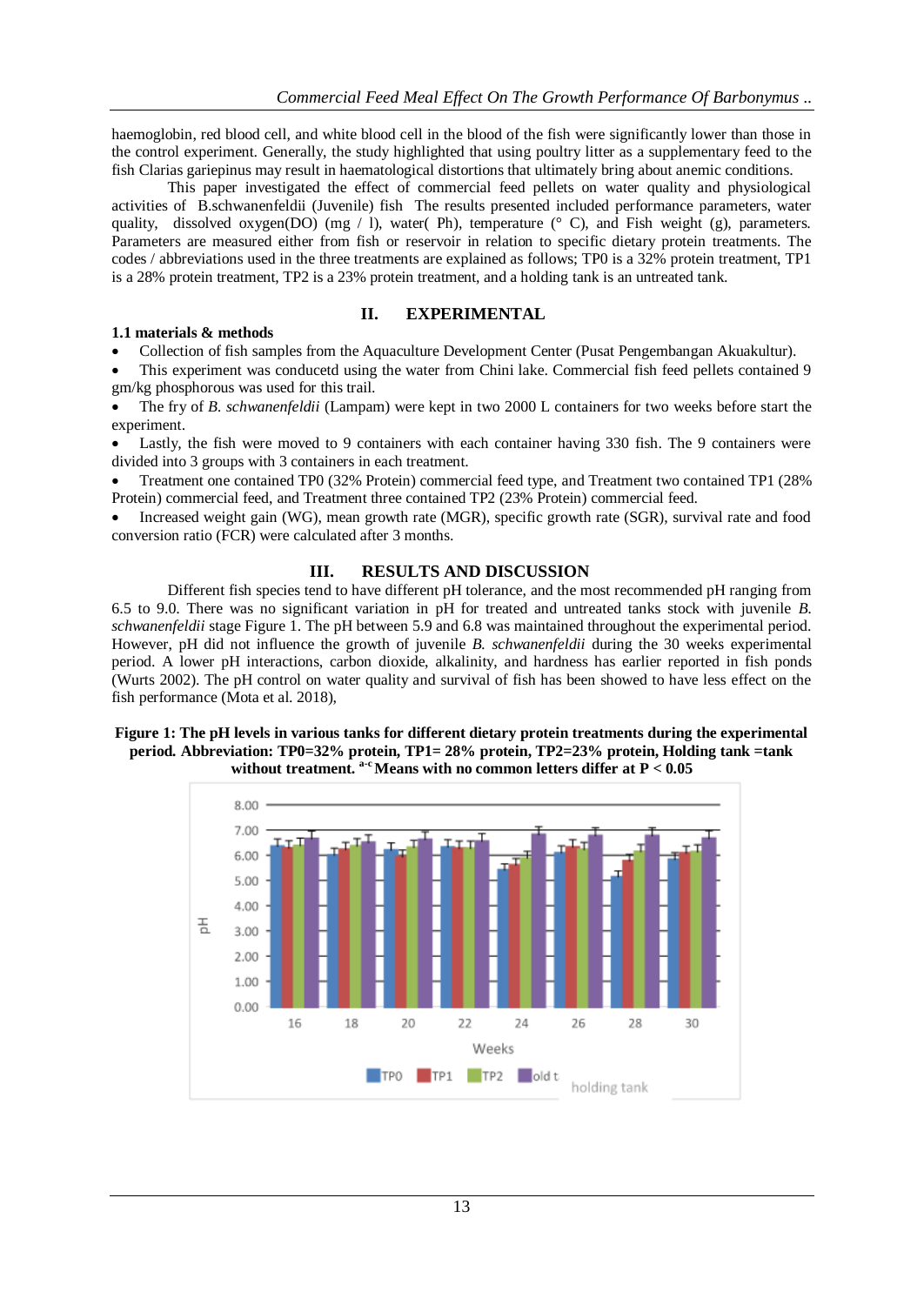The higher  $(P<0.05)$  DO level were observed for TP0, TP1, and TP2 while the lower DO level was noted in holding tank water throughout the experimental period (16-30 weeks) at juvenile stage Figure 2. Comparatively with stage 1 fry slight variations in DO level at 22 to 26 weeks in all treatments was observed at juvenile stage. This variation in DO might be attributed to unclear factor or some decrease in water level. Increased water temperature was previously found to correlate with reduced levels of DO and potential for stress on aquatic juvenile fish . In the fry stage, the DO was found to be slightly increased with an increase in studied periods. A freshwater fish of tropical water require minimum DO is 5 mg/L (80% saturation) for healthy development, tissue restoration, and reproduction (Cerqueira & Fernandes 2002).

**Figure 2: Water DO (mg/L) concentration observed in various tanks for different dietary protein treatments during the experimental period. Abbreviation: TP0=32% protein, TP1= 28% protein, TP2=23% protein, Holding tank =tank without treatment. a-c Means with no common letters differ at P** 

**< 0.05**



Aquatic fish physiology and performance such as body temperature, feed consumption, growth rate, and FCR are influenced by water temperature of their habitat (Moumita et al. 2016). The recorded temperatures during the experimental period (week 16-30) of juvenile *B. schwanenfeldii* are illustrated in Figure 3. The untreated (holding) tank had significantly higher water temperature than treated (TP0, TP1,  $&$  TP2) tanks at this developmental stage. The temperature among the treated tanks slightly fluctuated ranges from  $24$  to  $25.5^{\circ}$ C, although there was no significant difference among the treated tanks. This range of temperature fall within the suggested optimum temperature recommended for fish performance. According to Buentello et al. (2000) 25 to 32 ºC is an appropriate temperature for feed intake, growth rate and body composition of juvenile fish.

**Figure 3: The Temperature (°C) levels in various tanks for different dietary protein treatments during the experimental period. Abbreviation: TP0=32% protein, TP1= 28% protein, TP2=23% protein, Holding tank =tank without treatment. a-c Means with no common letters differ at P < 0.05**

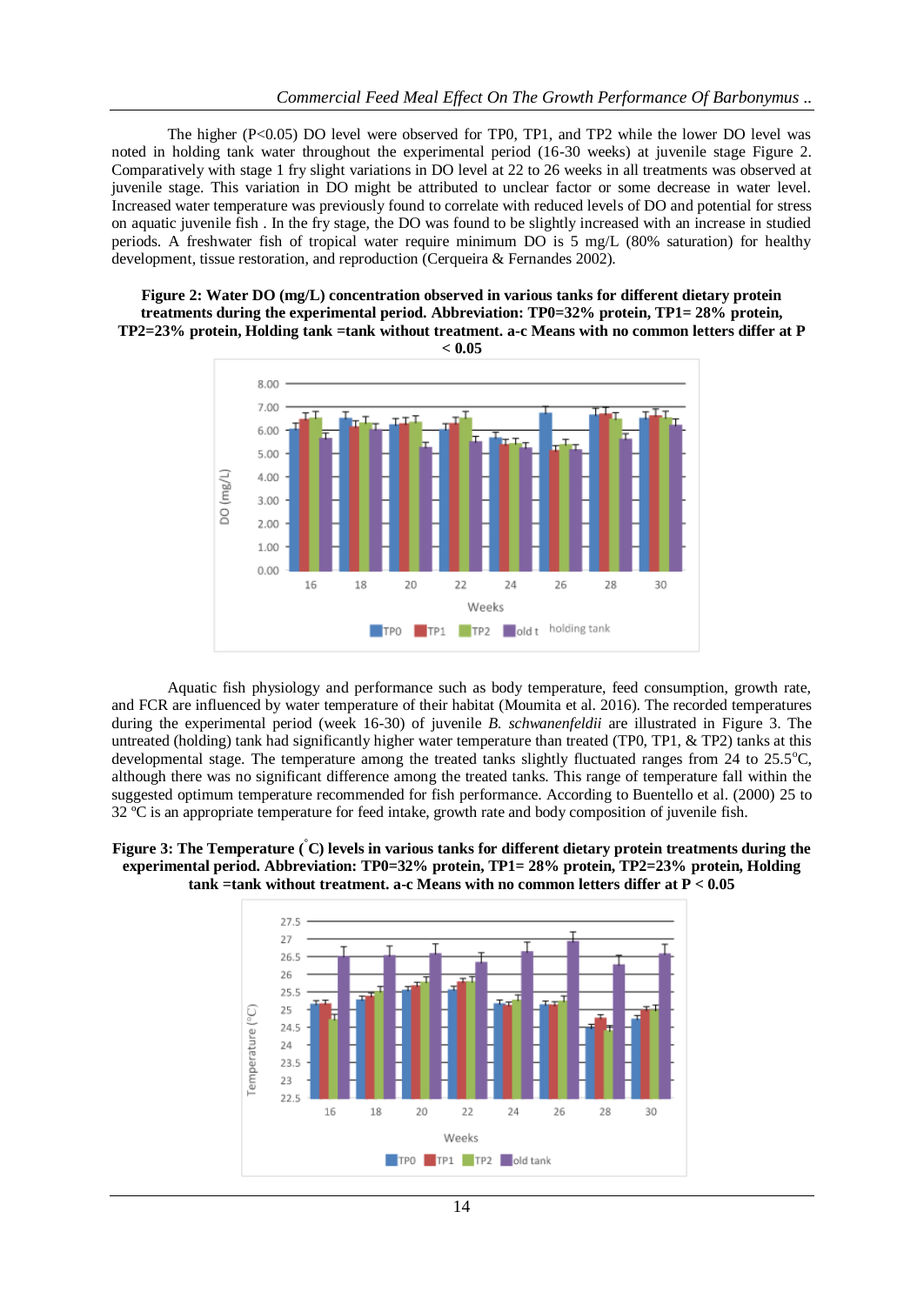The resultant effect of dietary protein treatment on body weight of the juvenile *B. Schwanenfeldii* is presented in Figure 4. The body weight was linearly increased (P<0.05) with an increase in maturity (by weeks) and dietary protein levels (TP0, TP1, & TP2) in all juvenile *B. Schwanenfeldii*. Lee et al. (2002) have previously suggested that a diet containing high protein and lipid content enhances growth performance in juvenile fish. The TP0 treated *B. Schwanenfeldii* had significantly (P<0.05) greater body weight compared to TP1, and TP2 of treated juvenile *B. Schwanenfeldii.*

There were no significant differences between TP1 and TP2 in body weight throughout the examining periods. Cho et al. (2010) indicated that growth and survival rates of the fish on such dietary groups were 90- 93% with no difference among treatments. A similar size of juvenile fish of 55 g average weight responded differently when the high protein was fed to the fish. The similar trend was previously observed in fry stage in the present study where body weight was found to be linearly increased by dietary protein treatment. This suggested positive responses of *B. Schwanenfeldii* to the higher protein content of the commercial pellet feed.

The relationship between the length and weight of fish is very vital in determining the condition of a fish because weight can be predicted from the length of a fish (Blackwell et al. 2000). The lengths of *B. schwanenfeldii* of different groups observed during the adult experimental period are shown in Figure 5. The *B. schwanenfeldii* lengths in all juveniles were found to be linearly increased (P<0.05) with increased in maturity.

**Figure 4: Juvenile B. schwanenfeldii body weight (g) observed for different treatments during the experimental period. Abbreviation: TP0=32% protein, TP1= 28% protein, TP2=23% protein, Holding tank =tank without treatment. a-c Means with no common letters differ at P < 0.05**



The TP0 had significantly superior length compared to TP1 and TP2 which had the lowest body weight. There were no significant differences between the TP1 and TP2 in term of length. This increased in length corresponded with increased in body weight in all groups. The same trend phenomenon was noted in fry stage as regards to length and weight. The length as a parameter estimates among groups of fish to ascertain the relative condition or robustness of fish population (Kuriakose 2017).

**Figure 5: Juvenile B. schwanenfeldii length (cm) observed for different treatments during the experimental period. Abbreviation: TP0=32% protein, TP1= 28% protein, TP2=23% protein, Holding tank =tank without treatment. a-c Means with no common letters differ at P < 0.05**